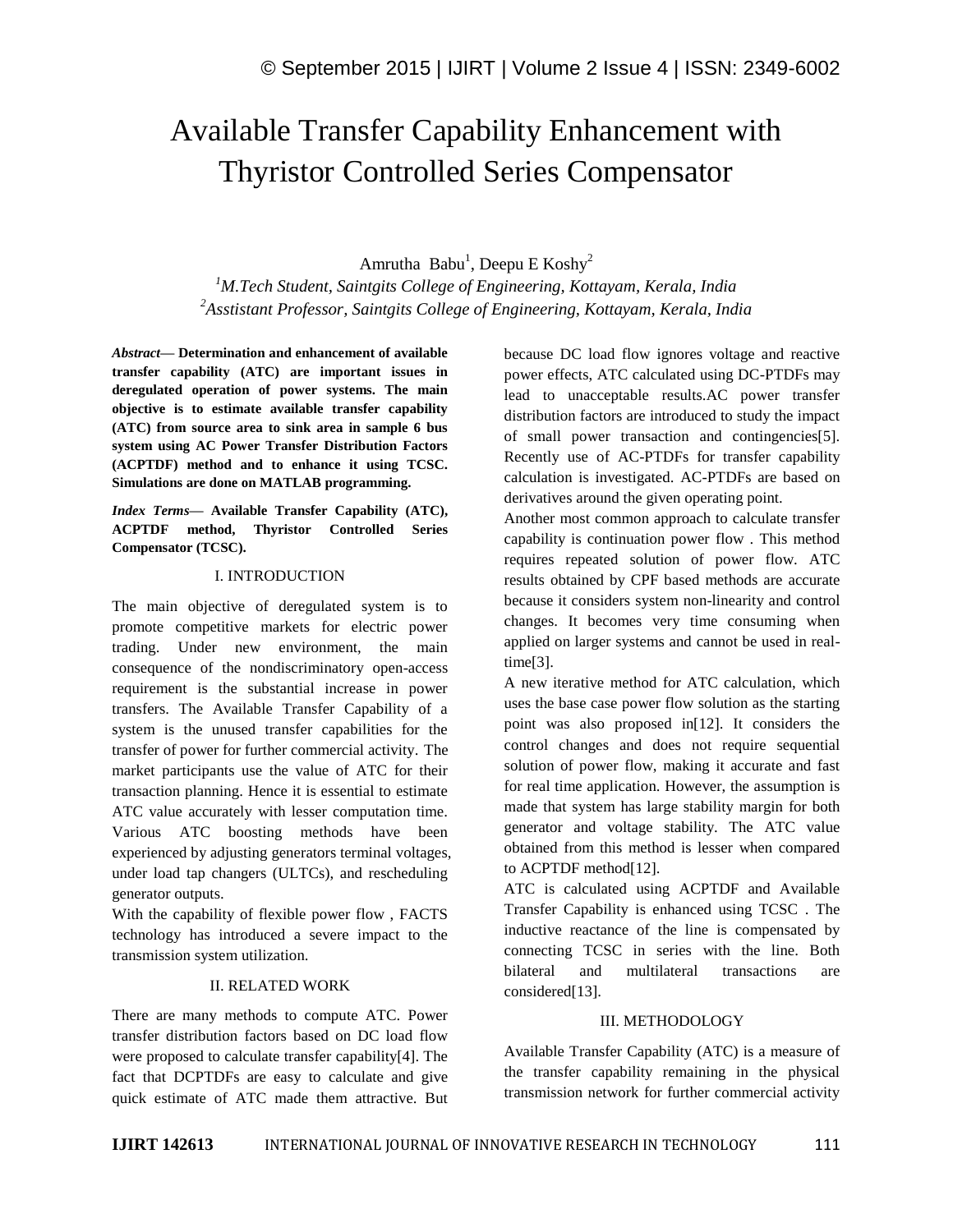over and above the already committed uses. Mathematically, ATC is defined as the Total Transfer Capability (TTC) less the Transmission Reliability Margin (TRM), less the sum of existing transmission commitments and the Capacity Benefit Margin(CBM).



Fig.1 ATC Definition

ATC at base case, between bus m and bus n using line flow limit (thermal limit) criterion is mathematically formulated using ACPTDF (or) PTDF as

$$
ATC_{mn} = min\{T_{ij,mn}\}, i, j \in N_L
$$
\n
$$
T_{ij,mn} = \begin{cases} \frac{P_{ij}^{max} - P_{ij}^0}{PTDF_{ij,mn}}; PTDF_{ij,mn} > 0\\ \infty (infinite); PTDF_{ij,mn} = 0\\ -e^{max} - e^{0}. \end{cases}
$$
\n
$$
(1)
$$

$$
\left\{\frac{-P_{ij}^{max} - P_{ij}^0}{PTDF_{ij,mn}}; PTDF_{ij,mn} < 0\right\}
$$

where  $P_{ii}^{max}$  is the MW power limit of a line between bus i and j

 $P_{ij}^0$  is the base case power flow in line between bus i and j

 $PTDF_{ii,mn}$  is the power transfer distribution factor for the line between bus i and j when a transaction is taking place between bus m and n

 $N_L$  is the total number of lines

## *A. ACPTDF Method*

ACPTDFs proposed for the calculation of ATC were used to find various transmission system quantities for a change in MW transaction at different operating conditions. Consider a bilateral transaction tk between a seller bus m and buyer bus n. Line 1 carries the part of the transacted power and is connected between buses i and j. For a change in real power, transaction among the above buyers and sellers by Δtk MW, if the change in a transmission line quantity ql is  $\Delta q$ l, PTDFs can be defined as,

$$
ACPTDF_{ij,mn} = \frac{\Delta q l}{\Delta t k}
$$
 (3)

The transmission quantity ql can be either real power flow from bus i to j  $(Pij)$ or j to i  $(Pji)$ . The above factors have been proposed to compute at a base-case load flow results using the sensitivity properties of NRLF Jacobian.

$$
\begin{bmatrix}\n\Delta \delta \\
\Delta V\n\end{bmatrix} = \begin{bmatrix}\n\frac{\partial P}{\partial \delta} & \frac{\partial P}{\partial V} \\
\frac{\partial Q}{\partial \delta} & \frac{\partial Q}{\partial V}\n\end{bmatrix}^{-1} \begin{bmatrix}\n\Delta P \\
\Delta Q\n\end{bmatrix} = \begin{bmatrix}\nJ_T\n\end{bmatrix}^{-1} \begin{bmatrix}\n\Delta P \\
\Delta Q\n\end{bmatrix}
$$

In the above equation the change in active power flow of line i-j with respect to changes in state variables is determined as :

$$
\frac{\partial P_{ij}}{\partial \delta_e} = -V_i V_j Y_{ij} \sin(\delta_i - \delta_j - \theta_{ij}) \text{ for } e = i \tag{4}
$$
\n
$$
V_i V_j Y_{ij} \sin(\delta_i - \delta_j - \theta_{ij}) \text{ for } e = j \text{ for } e \neq i, j
$$
\n
$$
\frac{\partial P_{ij}}{\partial V_e} = -2V_i Y_{ij} \cos\theta_{ij} + V_j Y_{ij} \cos(\delta_i - \delta_j - \theta_{ij}) \text{ for } e = i
$$
\n
$$
V_i V_j Y_{ij} \sin(\delta_i - \delta_j - \theta_{ij}) \text{ for } e = j
$$
\n(5)

#### *B. MODELING OF TCSC*

TCSC has been modeled as a variable reactance inserted in series with the transmission line. The model of TCSC is shown in Fig.2



Fig. 2 Equivalent circuit of a line with TCSC

$$
X_{line} = X_{ij} + X_{t c s c} \tag{6}
$$

$$
X_{t c s c} = r_{t c s c} \times X_{i j}
$$
  
(7)

where  $X_{ij}$  is the reactance of the transmission line and  $r_{\text{tesc}}$  is the degree of compensation of TCSC

## *C. PROPOSED ALGORITHM*

The basic steps involved in enhancing ATC values with TCSC device are given below: Step1: Read the system line data and bus data.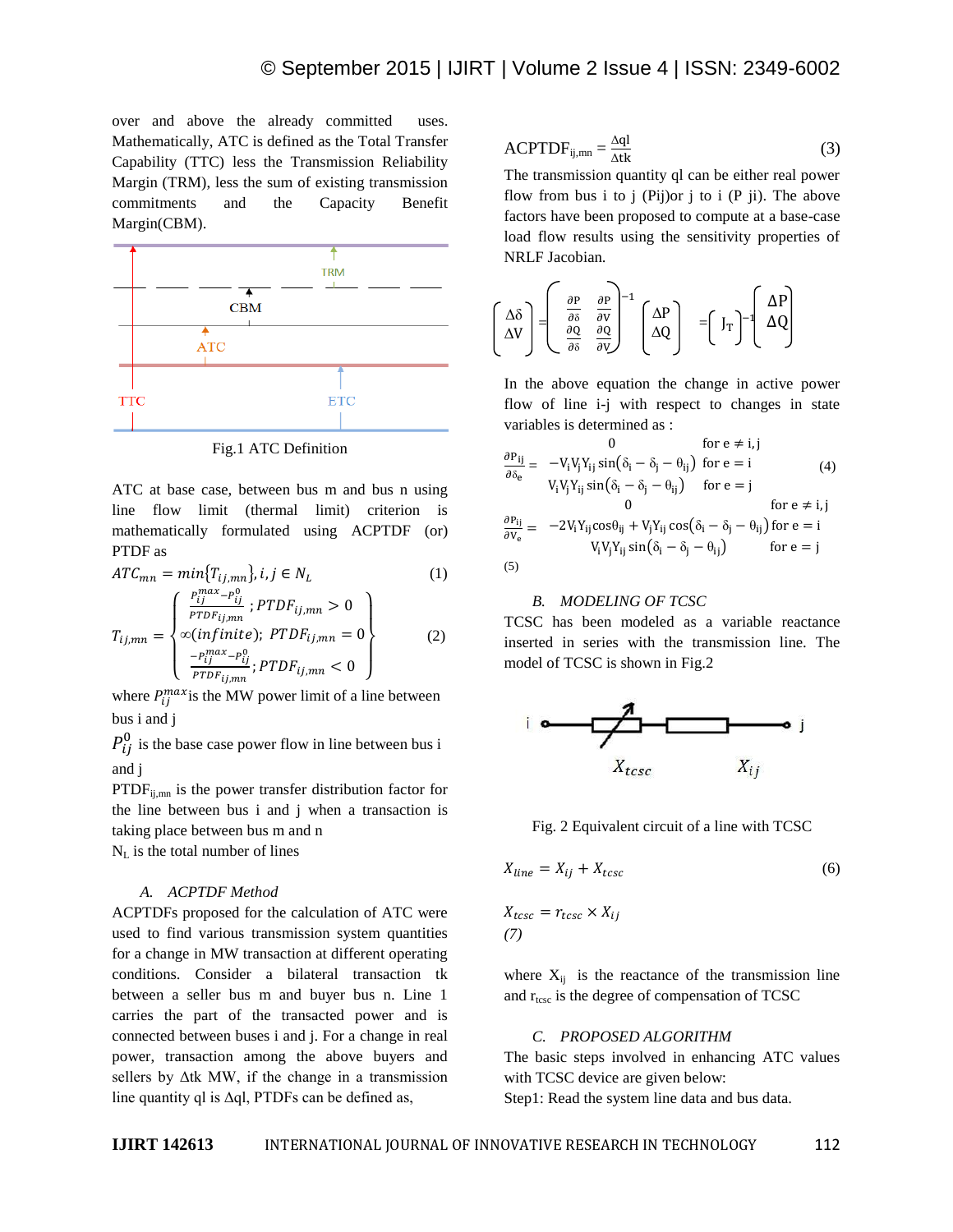Step 2: Run the base case power flow.

Step 3: Consider wheeling transactions.

Step 4:Compute AC power transfer distribution factors.

Step 5: Take transactions as variables ,line flow, real and reactive power limits of generators as constraints and compute ATC.

Step 6: Find the limiting element in the system buses ie, that carry power close to thermal limit.

Step 7: Place TCSC in the limiting element.

Step 8: Calculate ATC after incorporating TCSC.

Step 9: Is any other transaction has to be carried, then consider the next transaction and go to step 3, otherwise stop the procedure.

#### IV. RESULTS AND DISCUSSION

The assessment of ATC using ACPTDF method has been conducted on sample 6 bus system. It has 3 generators and 11 transmission lines. Code1, Code2, Code3 are used for slack bus, voltage-controlled buses and the load buses respectively.



Fig.3 Sample six bus system

The obtained ATC values after placing TCSC in limiting element line number 4 (from bus 2 to bus 3) is as shown below.

| <br>$\mu$ or $\mu$ or $\mu$ or $\mu$ or $\mu$ or $\mu$ |                    |          |  |  |
|--------------------------------------------------------|--------------------|----------|--|--|
| Line                                                   | <b>ATC</b> without | ATC with |  |  |
| No                                                     | TCSC(MW)           | TCSC(MW) |  |  |
| 1                                                      | 1.8477             | 9.5703   |  |  |
| $\overline{2}$                                         | 4.8971             | 124.077  |  |  |
| 3                                                      | 6.6850             | 22.343   |  |  |
| 4                                                      | 0.2996             | 6.3778   |  |  |
| 5                                                      | 0.3731             | 7.6575   |  |  |
| 6                                                      | 0.7902             | 5.0779   |  |  |
| 7                                                      | 0.3227             | 16.1633  |  |  |
| 8                                                      | 0.9326             | 51.7427  |  |  |
| 9                                                      | 0.8381             | 26.7650  |  |  |
|                                                        |                    |          |  |  |

| Table 1:ATC – Sample 6 bus system |  |  |
|-----------------------------------|--|--|
|                                   |  |  |

| $1 \cap$ | 1.8575 | 10.0808 |
|----------|--------|---------|
|          |        | 20.8880 |

#### V. CONCLUSION

In this paper, a simple and efficient method for determining the available transfer capability of the system under normal condition has been studied. The calculation of ATC value for 6-bus system is defined by MATLAB programming. Simulation results shows that ATC value has enhanced when TCSC is placed in the limiting line.

#### REFERENCES

- [1] Transmission Transfer Capability Task Force, " Available transfer capability Definitions and determination", North American Electric Reliability Council Jun. 1996.
- [2] R. D. Christie, B. F. Wollenberg and I. Wangensteen, " Transmission Management in the Deregulated Environment",Proceedings of the IEEE ,vol. 88, no. 2, Feb. 2000.
- [3] G.C. Ejebe, J. Tong, G.C.Waight, J.G. Frame, X.Wang, andW.F. Tinney, "Available transfer capability calculations", IEEE Transactions On Power Systems, Vol. 13,No. 4,pp.1521-1527 ,Nov. 1998.
- [4] G.C. Ejebe, J.G. Waight, M. Santos-Nieto, and W.F. Tinney, "Fast calculations of linear available transfer capability" in Proc. Power Industry Computer Applications Conf,pp. 255- 260 , 1999.
- [5] A. Kumar, S. C. Srivastva, " AC Power Transfer Distribution Factors for Allocating Power Transactions in a Deregulated Market" IEEE Power Engineering Review, July 2012.
- [6] P. Venkatesh, R. Gnanadass, N. P. Padhy, " Available transmission capability determination using power transfer distribution factors", International journal of emerging electric power systems, vol. 1, issue. 2, pp. 1-14, 2004.
- [7] R. M. Mathur and R. K. Varma, "Thyristor Based FACTS Controllers for Electrical Transmission Systems," 1st Edition, John Wiley & Sons Inc., 2002.
- [8] Y. Xiao, Y. H. Song, C. C. Liu and Y. Z. Sun, "Available transfer capability enhancement using FACTS devices," IEEE Transactions on Power Systems, Vol. 18, No. 1, 2003, pp. 910-955.